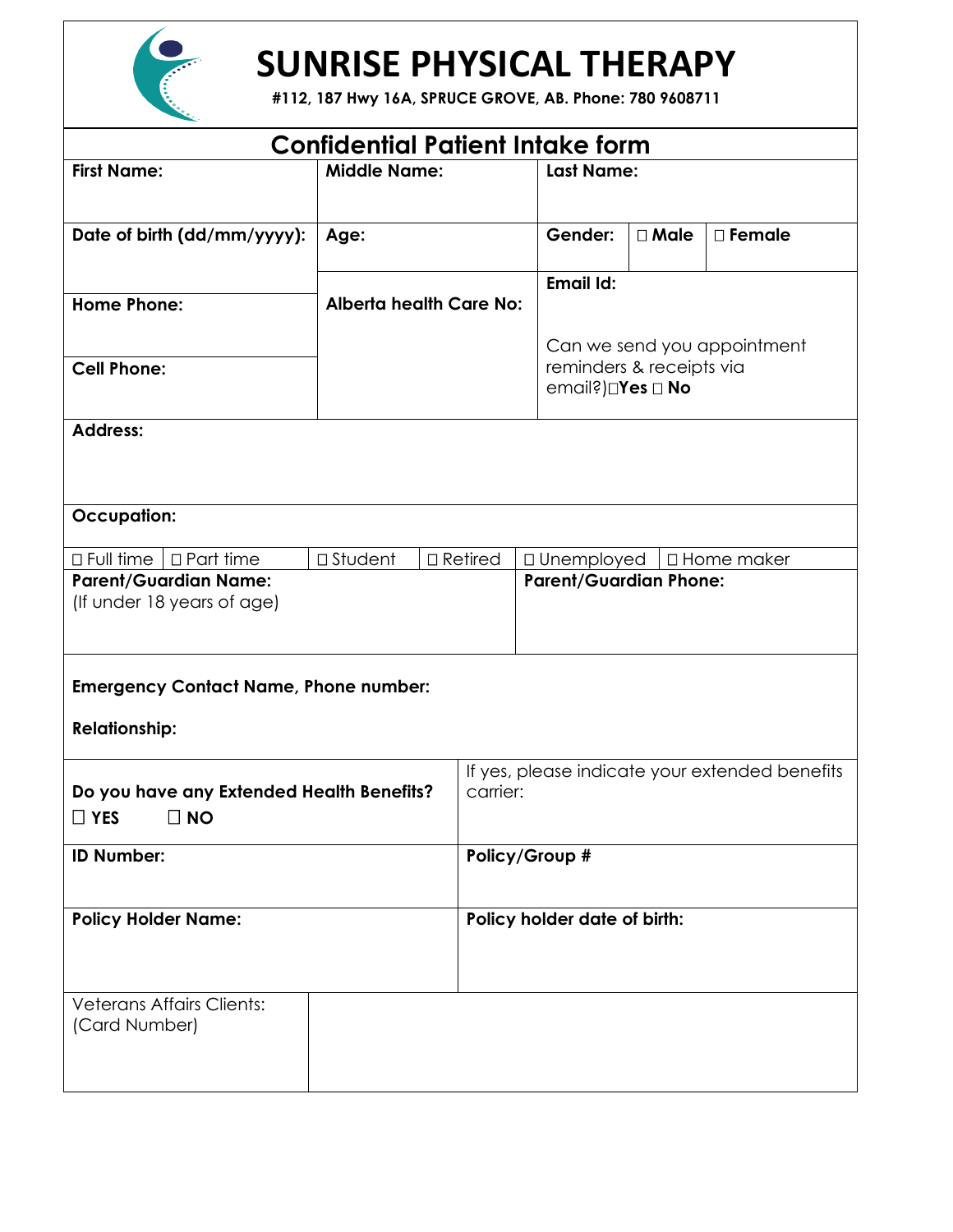| <b>Family Doctor Name:</b>                                                                                             | Referring Physician Name:  | Did you get any imaging done (x-<br>rays, Ultra sound, MRI): $\Box$ YES $\Box$ NO |
|------------------------------------------------------------------------------------------------------------------------|----------------------------|-----------------------------------------------------------------------------------|
| Diagnostic Imaging<br>name & address:                                                                                  |                            |                                                                                   |
| Do you have any<br>medical conditions?                                                                                 | 1.<br>2.<br>3.<br>4.<br>5. |                                                                                   |
| List any previous surgical<br>procedures and any<br>details/hardware<br>(prosthesis, wires,<br>internal pins/fixators) |                            |                                                                                   |
| Do you take any<br>prescribed medication?<br>(Please list all medications,<br>supplements etc)                         | 1.<br>2.<br>3.<br>4.<br>5. |                                                                                   |

| $\Box$ Motor Vehicle Accident ( Please complete if applicable) |                         |  |  |
|----------------------------------------------------------------|-------------------------|--|--|
| Date of Accident:                                              | Insurance company Name: |  |  |
| Claim $#$ :                                                    | Adjuster Name:          |  |  |
| Adjuster Phone:                                                | Fax $#$ :               |  |  |

| $\Box$ WCB (Please complete if applicable) |                            |  |  |  |
|--------------------------------------------|----------------------------|--|--|--|
| Worker job title:                          | WCB Claim #:               |  |  |  |
| <b>Employer Business Name:</b>             | Contact person for injury: |  |  |  |
| Employer address:                          | Employer Phone #:          |  |  |  |
| Body sites involved:                       | Date of Injury:            |  |  |  |

| How did you hear about our office? |                                        |               |  |  |  |
|------------------------------------|----------------------------------------|---------------|--|--|--|
| $\Box$ Family Physician            | $\mid$ $\sqcap$ Family/Friend referral | $\Box$ Google |  |  |  |
| $\Box$ Website                     | $\mid$ $\sqcup$ Street signage $\mid$  | $\Box$ Other  |  |  |  |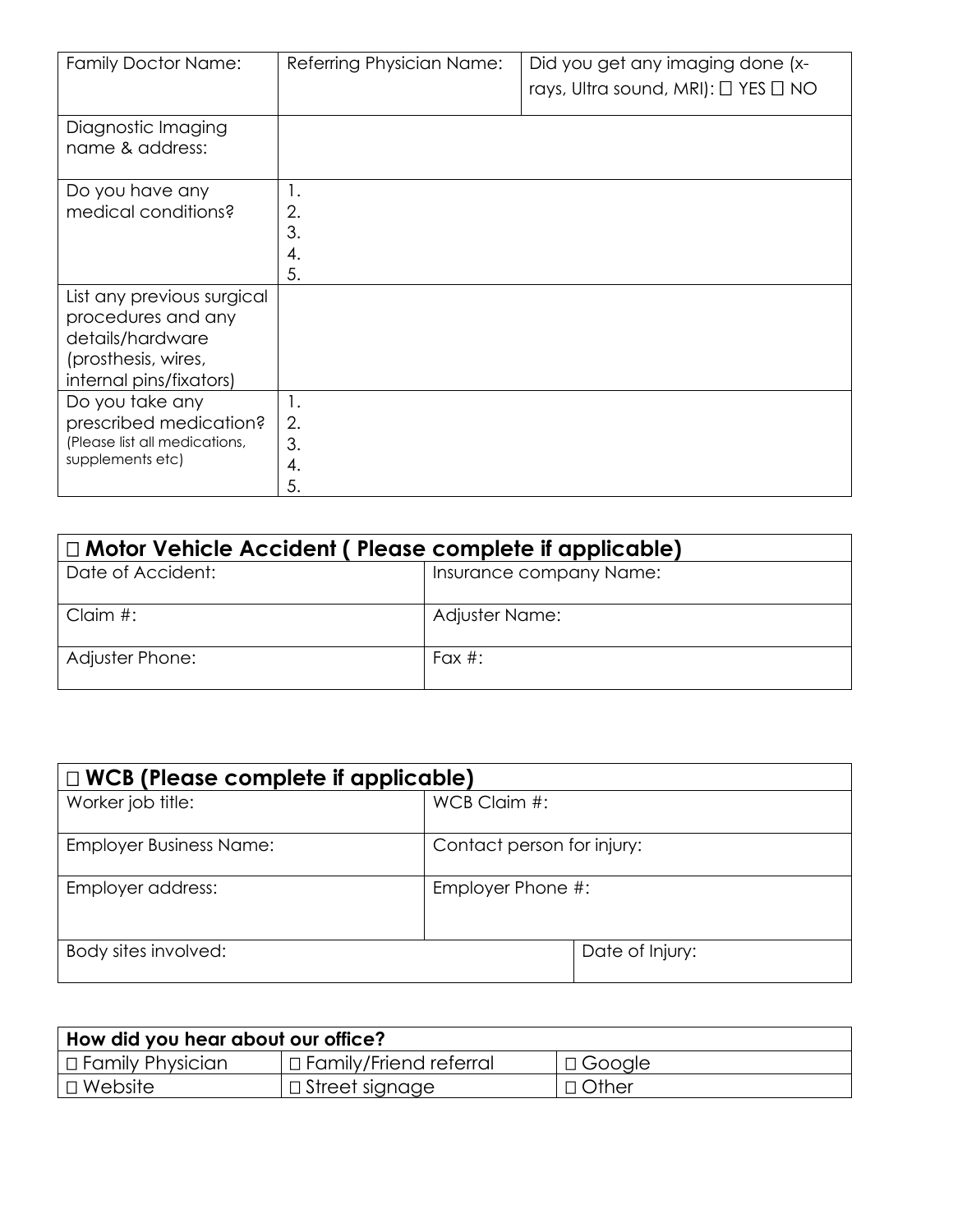Please indicate on the following diagram, your significant areas of pain/discomfort:



### **Please describe the nature of your pain:**

 $\Box$  Sharp pain  $\Box$  Dull (Ache) pain  $\Box$  Throbbing  $\Box$  Burning  $\Box$  Numbness  $\Box$  Shooting

 $\Box$  Constant  $\Box$  Frequent  $\Box$  Occasional  $\Box$  Intermittent

#### **Intensity of pain at worst:**

|  |  |  | $1 \t2 \t3 \t4 \t5 \t6 \t7 \t8 \t9 \t10$ |  |  |
|--|--|--|------------------------------------------|--|--|
|  |  |  |                                          |  |  |

Have you had physical therapy treatment, for this condition, in the past?

 $\Box$  Yes  $\Box$  No if yes, was the treatment effective:  $\Box$  Yes  $\Box$  No

Have you received any treatments from other health professionals for your current or related problems?\_\_\_\_\_\_\_\_\_\_\_\_\_\_\_\_\_\_\_\_\_\_\_\_\_\_\_\_\_\_\_\_\_\_\_\_\_\_\_\_\_\_\_\_\_\_\_\_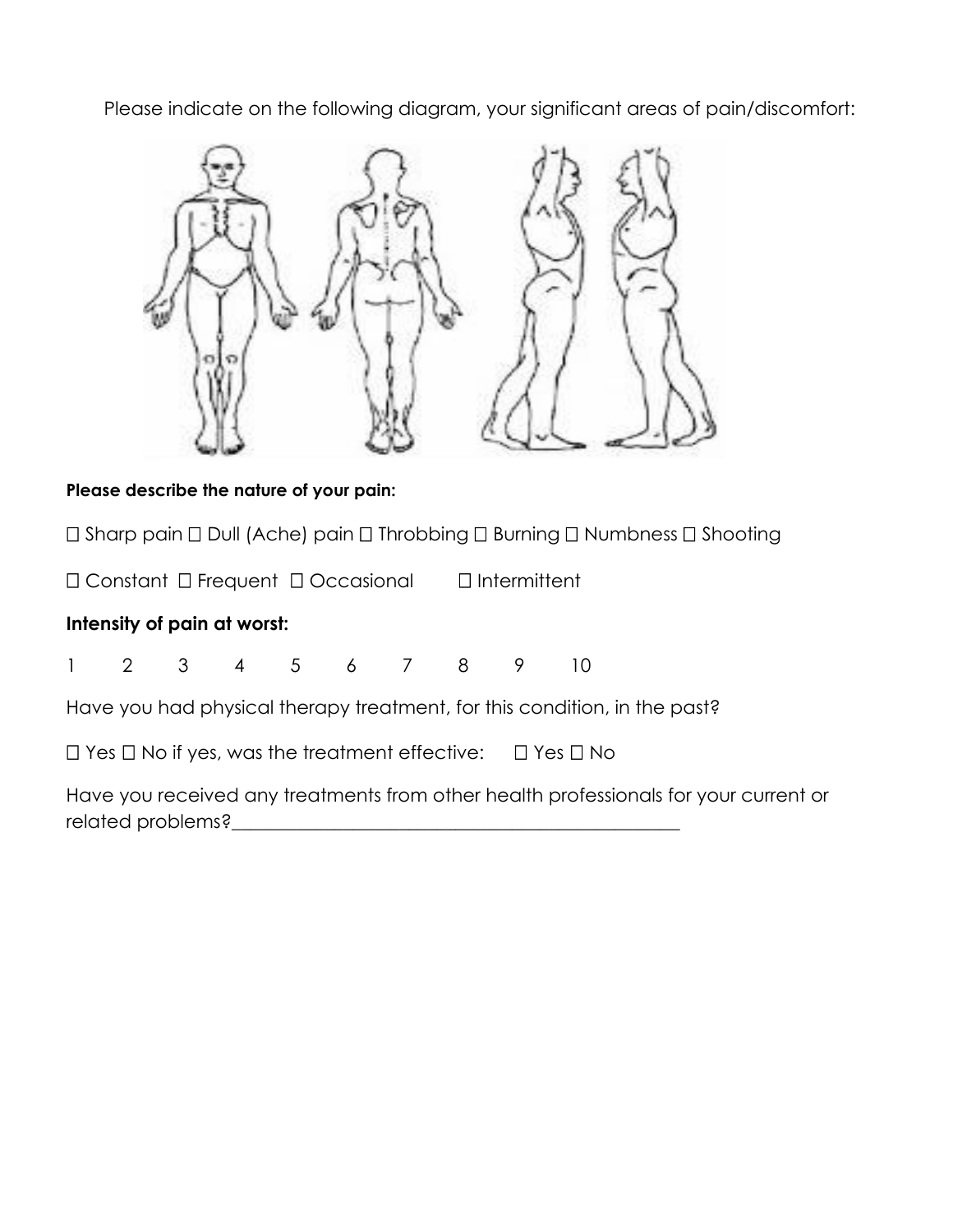## **INFORMED CONSENT TO PHYSIOTHERAPY TREATMENT & RELEASE OF INFORMATION**

I, the undersigned, voluntarily consent to the physiotherapist & Sunrise Physical Therapy Clinic providing physiotherapy services to me, now and on an ongoing basis, with such treatment to be within the scope of the physiotherapy practice as defined by Physiotherapy Association & College Alberta, including without limitation, such assessments, examinations and techniques, as recommended by the physiotherapist. I consent to the physiotherapist undraping areas of my body to the extent needed to provide treatment while considering my comfort, security and privacy as requested by me. I understand that at any time I may withdraw my consent to treatment by informing the physiotherapist with words to that effect, and then treatment will be stopped. I agree that no assurance or guarantee has been provided to me by the physiotherapist or the clinic as to any of treatment.  $\rule{1em}{0.15mm}$   $\blacktriangle$  (Initial)

#### **POSSIBLE RISKS ASSOCIATED WITH TREATMENT**

I agree that my consent is given while informed of the fact that possible and likely risks to me exist during the course of the treatment, including but not limited to, muscle strains and sprains, bruising, light headaches, dizziness and tenderness. I agree that the physiotherapist is not able to explain unanticipated risks and complications and as such there may be other risks associated with treatment in addition to those identified above.  $\leftarrow$  (Initial)

#### **DUTY TO DISCLOSE MEDICAL HISTORY**

I agree that I have a duty to fully disclose to the physiotherapist and clinic all medical conditions affecting me, whether or not I believe any medical condition is applicable or relevant to my treatment. I further agree that it is my responsibility to keep the physiotherapist updated and informed of my medical condition. I declare that the information I have provided in the above Medical history form is true, accurate and complete.  $\qquad \qquad \bullet$  (Initial)

#### **DISCLOSURE OF PERSONAL INFORMATION**

I understand that it may be desirable from time to time for the physiotherapist and clinic to coordinate my health care with others, including but not limited to other clinic staff, physician, other health care providers, case managers, and insurance claim adjusters, which result in disclosing my personal information (as defined in the Personal Information